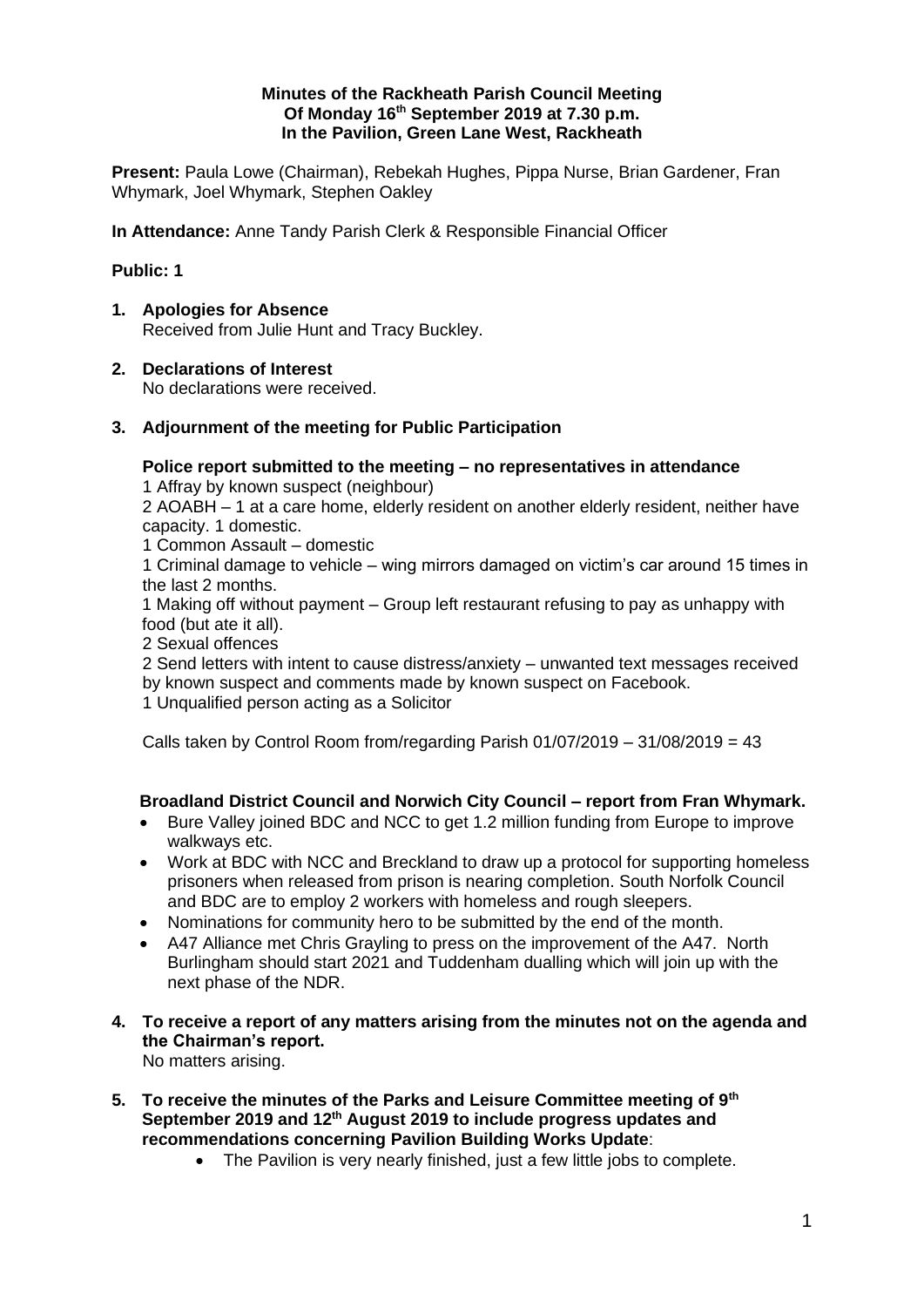- Fire safety documents have been completed for display in the building
- Opening ceremony to be held on 28/09/19.
- A request was made for PC members to help manage parking on the day.
- Volunteers also required to serve refreshments.
- Phone line and internet is close to completion. An engineer is due to visit in the next 24 hours.

#### **Any other business:**

• This year's RPC fireworks Display will take place on Friday 1 November. There will be a small campfire in line with insurance criteria.

#### **6. To consider the following Planning Matters: Report of the Planning Committee Meeting of 18th July 2019 Receive the Planning Committee Meeting Minutes of 22nd July 2019 Report of the Planning Committee Meeting of 16th September 2019**

We have received a response from Taylor Wimpey and changes have been made to the Mahoney Green/Green Lane West development in line with recommendations.

- There will be a second emergency access with lockable bollard.
- No walkway through to Mahoney Green.
- The open space remains although it is on the other side of the NDR.
- There will be 2 bus stops outside the development.

A recommendation has been made for no street lighting to be installed on phase 1 of the Green Lane West development.

### **7. Annual Review of the Parish Council GDPR Policy**

No changes other than to update the Independent Commissioner's Office of the change of contact details resulting from the appointment or a new Clerk and the Parish Council's business address now being the Pavilion. This has been actioned.

#### **8. Parish Council Review of the General Powers of Competence**

A review of the Parish Council's powers states; that they can continue to work under the General Powers of Competence until the Pavilion project is completed, as this was in progress at the point the outgoing Clerk left. At this point the Parish Council will revert to section 137 powers, until the new Clerk has achieved the CiLCA qualification.

### **9**. **Review of Parish Council meeting times.**

With the darker nights approaching there was a proposal for Parish Council Meetings to commence at 7.00pm**,** instead of 7.30pm. This was agreed. Proposed by Pippa Nurse, and seconded by Rebekah Hughes.

## **10. Accounts**

#### **i) To approve Payments**

### **August Payments**

| D Dring June SO payment            | £815.58 |
|------------------------------------|---------|
| *Balance due £369.48 + exp £174.08 | £559.14 |
| A Tandy June salary                | £569.79 |
| *Balance - July expenses           | £27.20  |
| <b>Norfolk Pension Fund</b>        | £500.10 |
| HMRC - July payment                | £570.62 |
|                                    |         |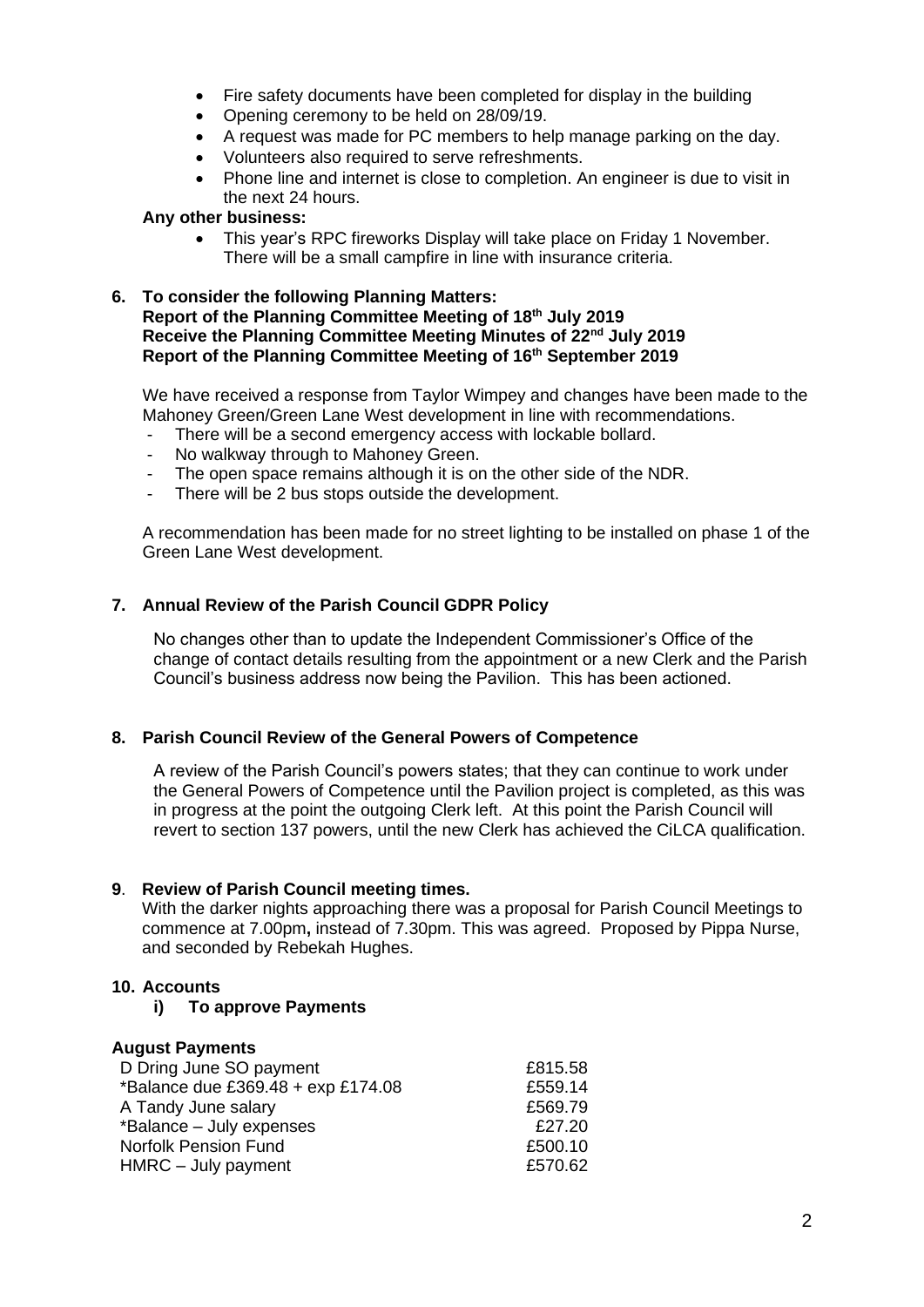| Garden Guardian Maintenance - July charges<br>BDC Litter and dog bin collection 2019/20<br>Talk Talk - phone and internet<br>Anglian Water - back payment<br>MPH - Car Park completion<br>EcoAnglia - window and door restrictors<br><b>Acasta Consulting Ltd</b><br>Cooks Blinds - Pavilion roller shutter balance<br>Graham Sibley - Contractors Fee<br>gs designs - various Pavilion sanitary items<br>Advance Painting - internal decoration<br>Eon - Pavilion electricity (est)<br>Anglia Sealants - mastic | £447.40<br>£2,366.00<br>£31.80<br>£164.00<br>£54,351.60<br>£2,400.00<br>£24,000.00<br>£1,066.20<br>£2,500.00<br>£841.89<br>£2,658.32<br>£93.41<br>£600.00 |
|------------------------------------------------------------------------------------------------------------------------------------------------------------------------------------------------------------------------------------------------------------------------------------------------------------------------------------------------------------------------------------------------------------------------------------------------------------------------------------------------------------------|-----------------------------------------------------------------------------------------------------------------------------------------------------------|
| <b>September Payments:</b>                                                                                                                                                                                                                                                                                                                                                                                                                                                                                       |                                                                                                                                                           |
| A Tandy basic pay and add hours                                                                                                                                                                                                                                                                                                                                                                                                                                                                                  | £774.81                                                                                                                                                   |
| *Balance - expenses                                                                                                                                                                                                                                                                                                                                                                                                                                                                                              | £12.00                                                                                                                                                    |
| D Dring basic pay SO Payment                                                                                                                                                                                                                                                                                                                                                                                                                                                                                     | £1,185.26                                                                                                                                                 |
| *Balance – add hours and expenses                                                                                                                                                                                                                                                                                                                                                                                                                                                                                | £434.93                                                                                                                                                   |
| <b>Norfolk Pension Fund</b>                                                                                                                                                                                                                                                                                                                                                                                                                                                                                      | £476.13                                                                                                                                                   |
| HMRC - August payment                                                                                                                                                                                                                                                                                                                                                                                                                                                                                            | £407.22                                                                                                                                                   |
| Talk Talk - telephone and internet<br>PJ Plumbing                                                                                                                                                                                                                                                                                                                                                                                                                                                                | £31.80<br>£32,406.83                                                                                                                                      |
| GS Designs - purchase of cycle racks                                                                                                                                                                                                                                                                                                                                                                                                                                                                             | £264.00                                                                                                                                                   |
| Nisbets - kitchen equipment                                                                                                                                                                                                                                                                                                                                                                                                                                                                                      | £1,016.11                                                                                                                                                 |
| PKF Littlejohn LLP - audit fee 2018/19                                                                                                                                                                                                                                                                                                                                                                                                                                                                           | £720.00                                                                                                                                                   |
| Garden Guardian - grounds maintenance                                                                                                                                                                                                                                                                                                                                                                                                                                                                            | £447.40                                                                                                                                                   |
| <b>BHIB</b> - Pavilion insurance                                                                                                                                                                                                                                                                                                                                                                                                                                                                                 | £161.54                                                                                                                                                   |
| Safelincs - Fire safety book                                                                                                                                                                                                                                                                                                                                                                                                                                                                                     | £9.59                                                                                                                                                     |
| Dunhams - modesty panel                                                                                                                                                                                                                                                                                                                                                                                                                                                                                          | £980.40                                                                                                                                                   |
| Nest Pension - A Tandy                                                                                                                                                                                                                                                                                                                                                                                                                                                                                           | £109.54                                                                                                                                                   |
|                                                                                                                                                                                                                                                                                                                                                                                                                                                                                                                  |                                                                                                                                                           |

Fran Whymark queried the 2 payments to Graham Sibley and gs designs in the August payments. Confirmed that the £841.89 was for goods purchased and not an invoice for his work.

Rebekah Hughes highlighted the disparity between the costings for Acasta Consultants which is given by the Project Manager as £20,000 and the final figure paid was £24,000. The difference is the VAT and the Parish Council asked that this is claimed back via the VAT return.

All payments agreed. Proposed by Brian Gardener and seconded by Joel Whymark.

- **To note the monthly bank reconciliation to 31 July 2019 and 31 August 2019 and budget update.** No comments**.**
- **To receive correspondence from PKF Littlejohn regarding year end accounts.**  No comments
- **To receive correspondence from HMRC PAYE re: late submission charge** Clerk to investigate and lodge an appeal.

### **11.To receive correspondence and reply if deemed necessary:**

NDR Safety, complaint letter from S Tuffen – *this is an ongoing issue being monitored by the relevant authorities.*